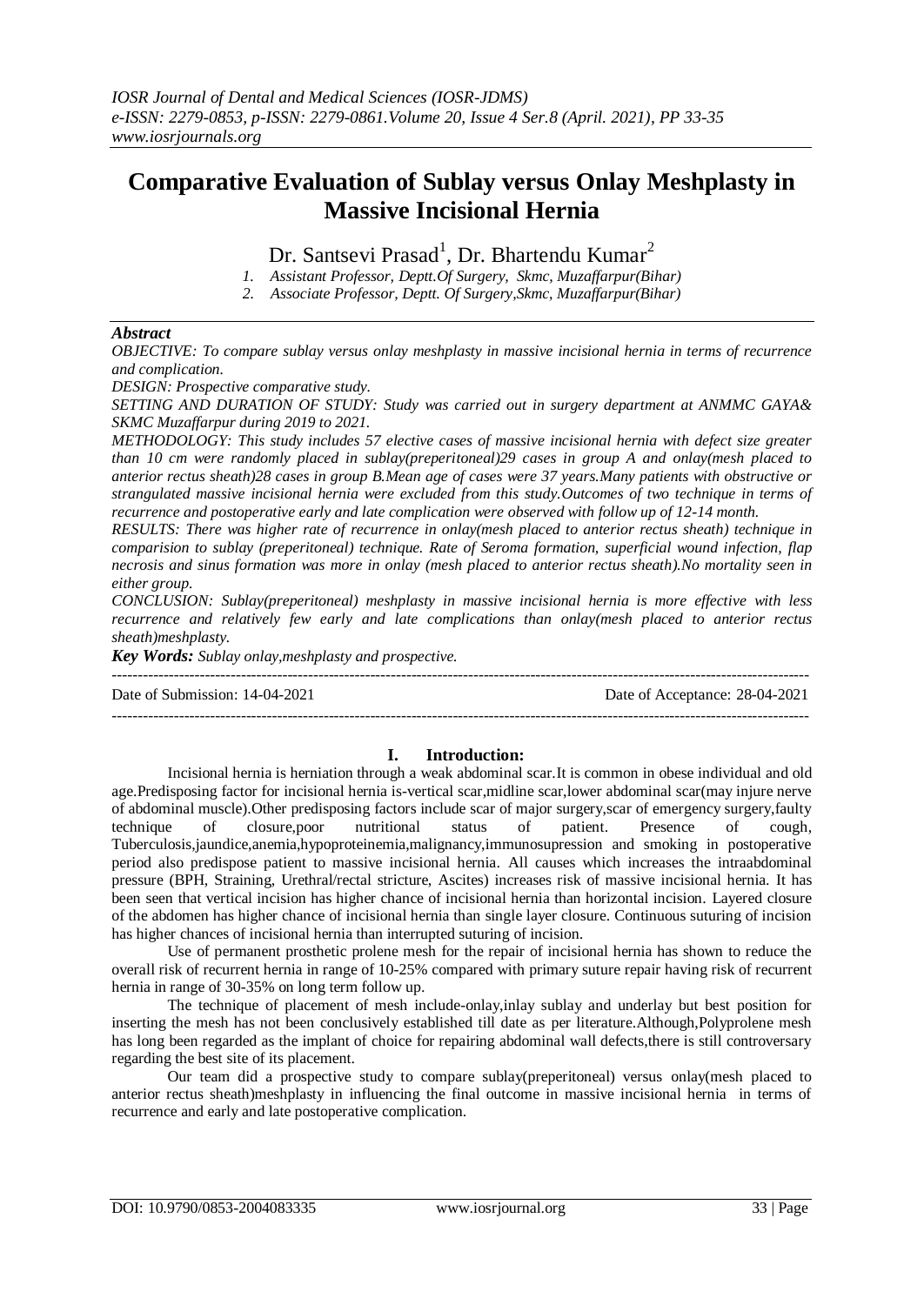## **II. Material And Method:**

This prospective study include 57 cases of massive incisional hernia electively operated in department of surgery at ANMMC GAYA and SKMC Muzaffarpur during 2019-2021. All 57 cases selected for study had defect size greater than 10 cm. All selected cases were randomly placed in sublay (preperitoneal) 29 cases in group A and Onlay(mesh placed to anterior rectus sheath)28 cases in group B.Mean age of cases were 37 years.Many patients with obstructive or strangulated massive incisional hernia were excluded from this study.

INCLUSION CRITERIA: 57 male and female having massive incisional hernia with defect size greater than10 cm without any sign of obstruction and strangulation were included in the study.

EXCLUSION CRITERIA: All those male and female having massive incisional hernia with defect size less than 10 cm and with any feature of obstruction or strangulation were excluded from this study.

A detailed history and thorough physical examination done. After confirmation of diagnosis an attempt was made to look for possible precipitating factors. For this all cases included in study were investigated by xray chest, ultrasonography whole abdomen along with baseline investigation like CBC,LFT ,RFT,RB-S and viral markers. All operation carried out under general anesthesia with relaxation with proper antibiotic coverage. All operative findings and post-operative complications were recorded.

### **III. Obsevation:**

Out of 57 cases 40(70%)were female and 17 cases(30%) were male. Age ranged from 25 to 65 years with mean age 37 years. The female to male ratio was 2.3:1. The mean total time of surgery in sublay group was60 to 100 minutes compared to 40 to 90 minutes in onlay group. Suction drain was kept in all cases of sublay and onlay meshplasty. Drains in sublay group were removed after 72 hours average except 4 cases in which drain was removed on 5<sup>th</sup> day.In onlay group drain was removed after 96 hours average except in 6 patients in whom seroma was present and drain was kept for 7 days. Postoperative complications like erythema, cellulitis hematoma, seroma and wound infection as well as bowel related problems were compared in both groups as shown in Table.

| <b>PARAMETERS</b>                                   | <b>SUBLAY MESHPLASTY</b> | <b>ONLAY MESHPLASTY</b> |
|-----------------------------------------------------|--------------------------|-------------------------|
|                                                     | (Group A) $n=29$         | $(Group B)n=28$         |
| Superficial wound infection/erythema                | 3%                       | 7%                      |
| Seroma/hematoma formation                           | 3%                       | 7%                      |
| Flap necrosis                                       | 1%                       | 4%                      |
| Enterocutaneous fistula                             | 0%                       | 0%                      |
| Erosion of mesh into intestine/Adhesion/Small bowel | 3%                       | 0%                      |
| obstruction                                         |                          |                         |
| Mesh removal                                        | 3%                       | 7%                      |
| Neuralgia                                           | 0%                       | 4%                      |
| Recurrence                                          | 0%                       | 7%                      |

TABLE: Observation in the present study.

Mean duration of hospital stay in sublay group was 6-7 days whereas it was 8-9 days in Onlay group. Time off work in patients of sublay group was 8 weeks as compared to 10 weeks in inlay group.There was no bowel related complication in Onlay group while in sublay group 1 patient presented with intestinal obstruction due to adhesions of small bowel with prolene mesh.Laparotomy was done to remove the mesh and relieve the obstruction.There was no recurrence in sublay group whereas in inlay group 2 cases of recurrence was seen after a follow up of 12 to 14 months.Out of 57 patients 48 patients came for follow up,remining 9 cases did not report for follow up.

## **IV. Discussion:**

It is estimated that 2 to 10% of all abdominal operations result in an incisional hernia.Small incisional hernia are often successfully closed with primary tissue repair.However,massive incisional hernia have a recurrence rate of 30 to 40 % where a tissue repair alone is performed.

Hernia recurrence is distressing to patient and embarrassing to surgeons.Nowadays tension free repair using polypropylene mesh is an ideal hernia repair technique which has decreased the incidence of recurrence to negligible o-10%.In our study out of 57 patients 29 patients operated by sublay technique mesh repair with minimal complications.It was associated with seroma formation in the immediate postoperative period.In our study the incidence of seroma was 3% compared with 2.7% in local series and 5% and &7.6% in another study.

Septic complication of prosthetic mesh have been reported to occur in less than 1 %. The superficial wound infection rate in this series was 3% in sublay group and 7% in Onlay group which is comparable with